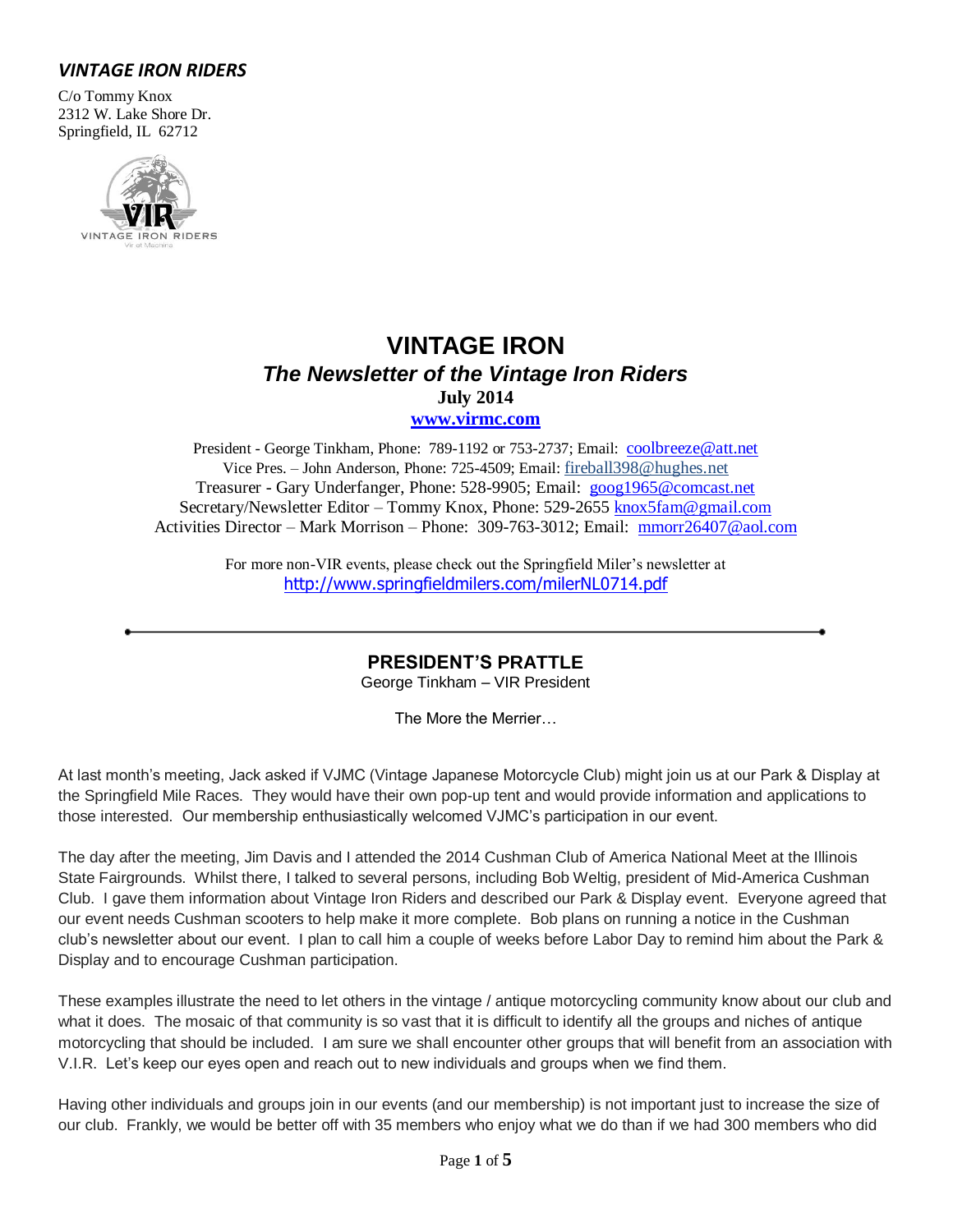not get along as well. What is important, then, about encouraging others to participate with us is that Vintage Iron Riders has found a way to share our enjoyment of old motorcycles with the rest of the motorcycling community. What we do brings joy to us and to those who come to our events. Ours is a noble purpose and the more individuals and organizations that join us in this adventure, the better.

They do not have to be members. That would be nice, but is not critical. What is important is that we encompass as much of motorcycling history as we comfortably can. By including Cushmans and cool older Japanese bikes in what we do, V.I.R. comes closer to achieving that goal. Who knows what other groups or classes of antique motorbikes we might find? I'm hoping for a bunch of ~50 year old homemade 2 wheelers cobbled from bicycles and lawn mower engines....



## **Make A Wish**

VIR is participating in the Make A Wish Bike Display on July 13 at Boondocks on North Dirksen Parkway across from Farm & Home. We will set up at 12:00 noon and display at 2:00 till? Bands play until 10:00 pm. All proceeds from the Make A Wish go for terminally ill people. It is a great cause. Those of you who've made commitments, please be sure to bring your motorcycles. If you are one a recent member of VIR, this is a wonderful opportunity to "connect" with other members.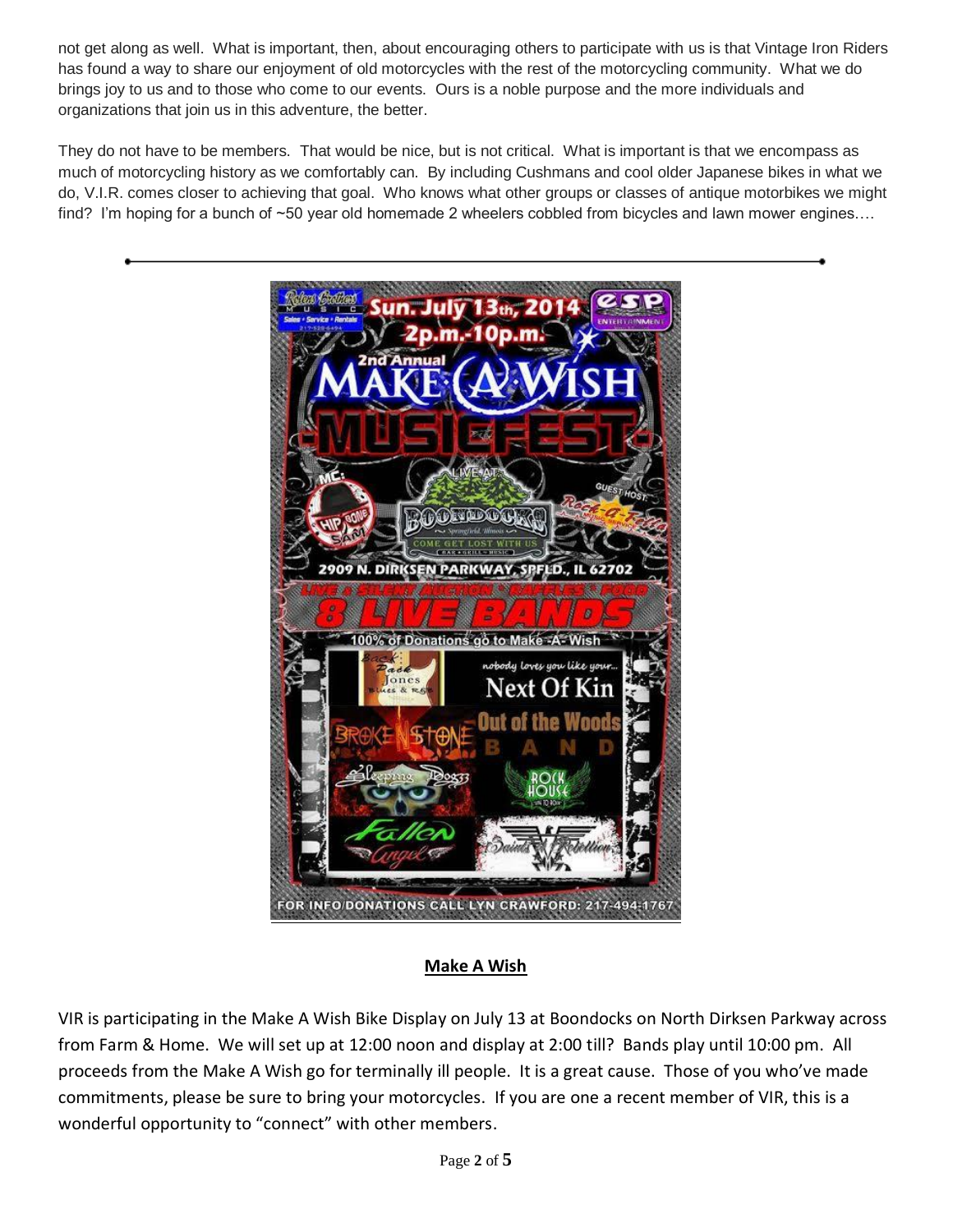## **Quaker Steak & Lube**

June 26 was one of those rare, Midwestern summer evenings where everything converged for a perfect opportunity to get together. We had wonderful weather, clear skies, a very strong showing of support from club members as we were able to meet the public at Quaker Steak. Lee Hubble displayed his old bicycles which were a big hit. Leroy Solomon displayed his legendary sense of balance by riding backwards on one of the bicycles.

## **Upcoming Events**

**Havana Care & Bike Show** – August 9

**Capitol City Motorsports –** On September 13, he VIR is sponsoring a bike show at Cuyler Coleman's Capitol City Motorsports. There is a need for volunteers to help judge, set up, be available, etc.

**World's Slowest Indian** – September 14 - organized by member John Langheim as a memorial to his father. This is a well-organized, moderate-distance motorcycle run. More details later.

**Springfield Mile Park and Display** – August 31

**Ride to the Blues** – Every Monday 7:00 pm join Tommy Knox for a ride to The Alamo downtown to listen to quality blues bands. 529-2655

## **Moto GP Drawing**

Our regular monthly meeting for July will determine the winner of the drawing for tickets to the Moto GP in Indianapolis. Thank you to Mark Morrison for donating the tickets and for those members who have sold tickets. 100 % of all money from this drawing will go into the Club treasury. So, even if you aren't going to try to sell some tickets, you could at least buy a ticket for \$5 at the July meeting.

## **Advertisement**

Gooch Printing 140 Lenox a full service printer and a great asset to VIR Call 522 7575 for any copy or printing needs. Jim also offers classes on gun safety and concealed carry.

### Minutes of Meeting **Vintage Iron Riders Route 66 Hotel and Conference Center June 18, 2014**

Socializing began at 7:00 and the meeting was called to order by President, George Tinkham at 7:15 pm. Pledge was taken and cell phones were turned off. Minutes approved from May meeting.

**Treasurer's Report:** The Jeff White Memorial fund has 2,315.25 and the General fund has \$2,595.40 for a total of \$4,910.65.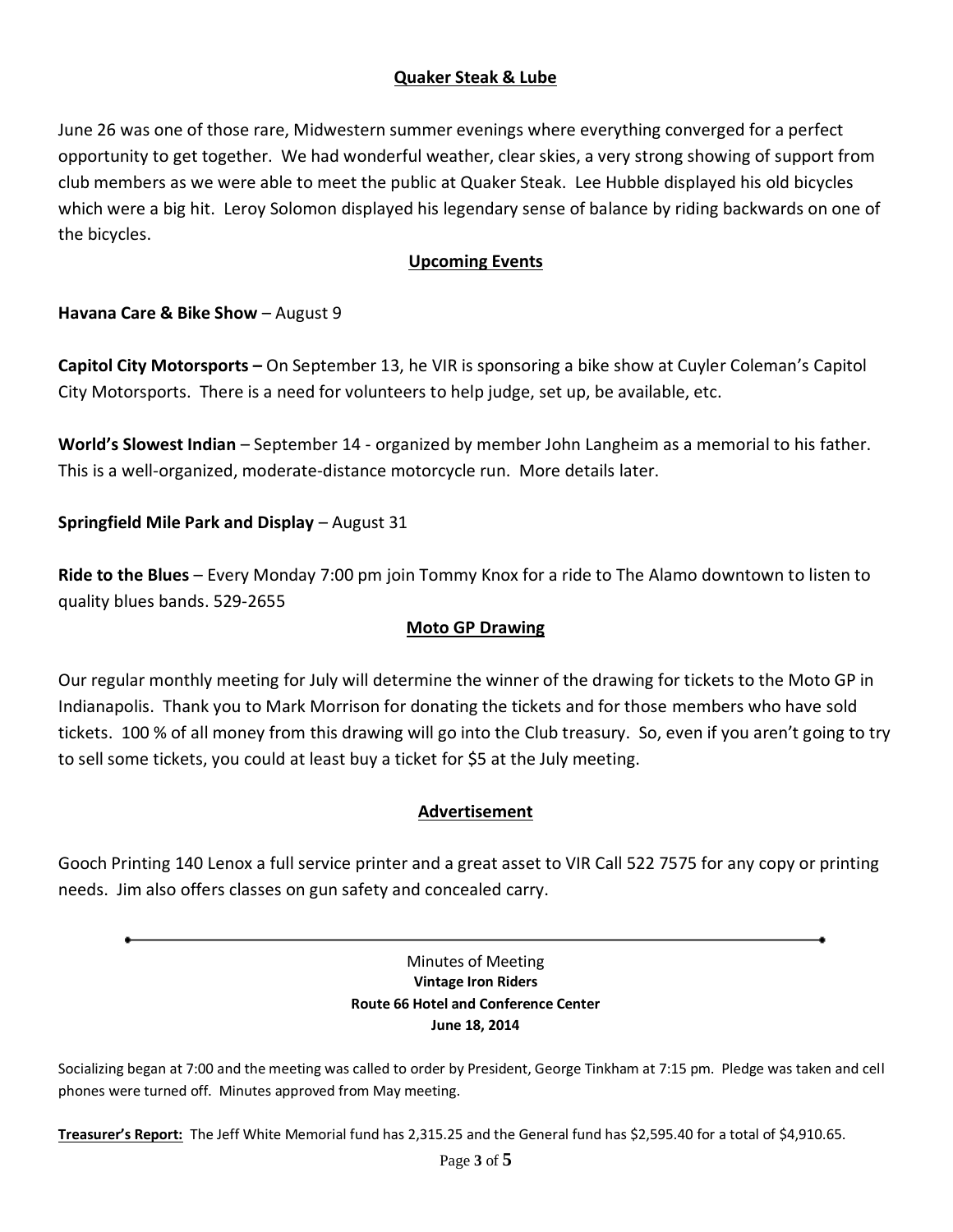### **GUEST SPEAKER:**

Micky Shomidie from the Make-A-Wish Foundation asked the Club to participate at the July 13 Rally for Make-A-Wish. The Club Logo will be on posters advertising the event. Eight (8) members committed to bringing their vintage bikes, including: Dave Reischauer, Bill Follis, John Langheim, Jack Briere, John Anderson, Goog, and George Tinkham. The club voted to support the event.

### **EVENTS:**

**-Quaker Steak and Lube:** June 24, 2014 **-Junior Nationals at the State Fairgrounds -Havana Show:** August 9, 2014

**-ABATE State Party**

### **-Solomon Auction**

**-St. John's Hospice Bike Show:** September 13-14, 2014. There will be a show at Capitol City Motor Sports on Saturday, Sept. 13 and the Ernie Langheim Memorial Run on Sunday, Sept. 14. A motion was made, seconded, and unanimously passed for the club to be an official sponsor of this event.

**-Springfield Mile:** Jack Briere suggested the VJMC get involved at our Park and Display for the Memorial Day Mile. There was much enthusiasm for this possibility. Jack will talk to VJMC Director at a rally in July.

### **PRODUCTS:**

Products were available for sale.

#### **New Business:**

**Poker Runs** – George Tinkham reported that legislation being considered to put Poker Runs under the Raffles Act was signed into law on 6/10/14.

**Woody's Trophies –** Cathy Tapscott donated four boxes of former member Woody Woodrum's collection of motorcycle trophies. The club will discuss how best to utilize this memorabilia.

Motion made and seconded to close meeting. Meeting adjourned at 8:10 pm. Respectfully Submitted, Tommy Knox, Secretary